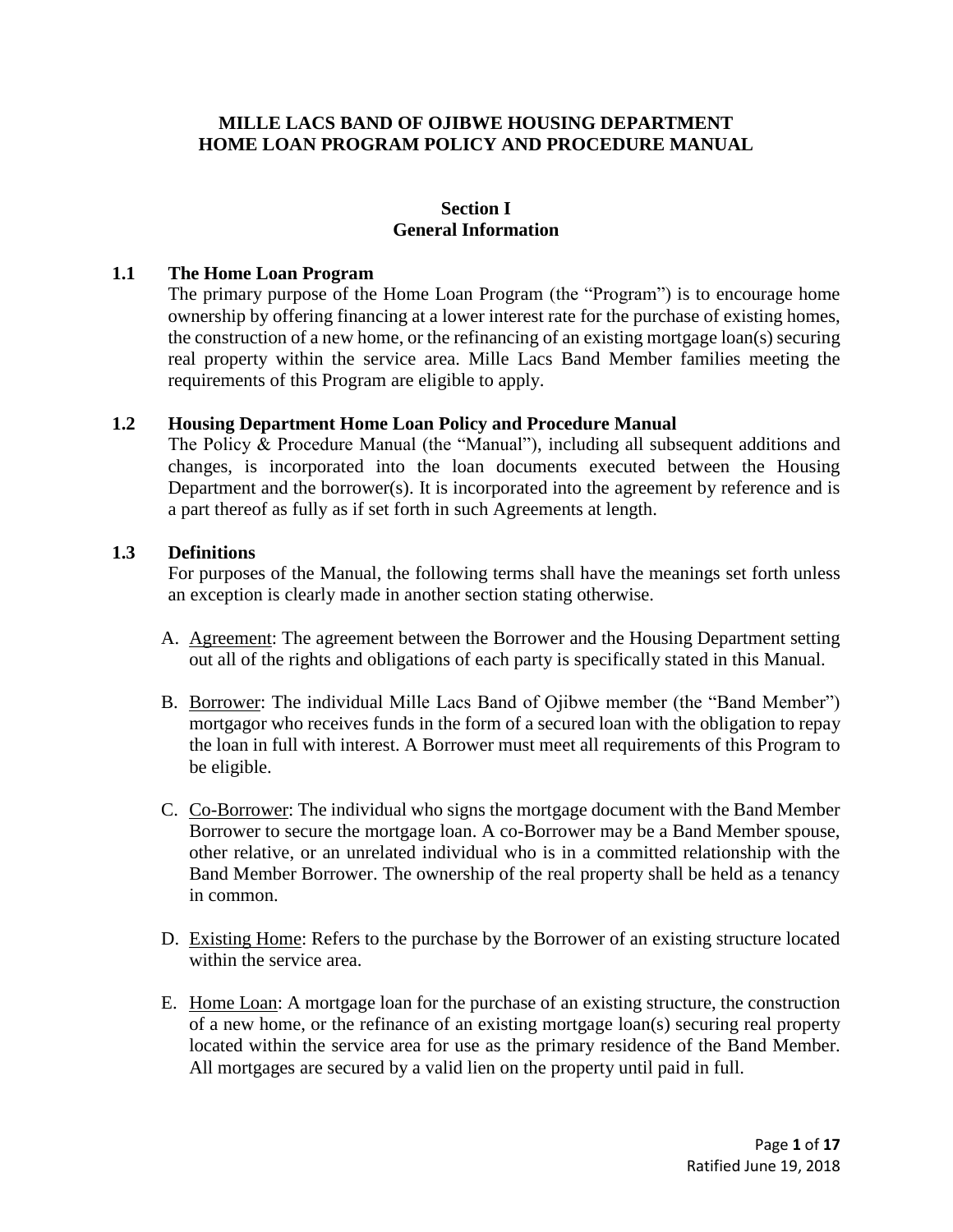- F. Mille Lacs Band Member: An enrolled member of the Mille Lacs Band of Ojibwe of the Minnesota Chippewa Tribe. The determination of the Mille Lacs Band of Ojibwe through its Enrollment Office shall be final and conclusive on this issue.
- G. Mille Lacs Band of Ojibwe Indians: A Band of Chippewa Indians organized under the Minnesota Chippewa Tribe whose local governing body is the duly elected Chief Executive and the Band Assembly.
- H. Housing Department: The Department organized under the Mille Lacs Band of Ojibwe government to handle all housing-related matters.
- I. New Construction: A stick built home constructed within the service area with appropriations for this program.
- J. Revolving Fund: Mortgage payments and interest earned from the Home Loan Program will be returned to the Home Loan Fund in order to track money earned and to provide for the funding of additional homes.
- K. Service Area: Any location within the State of Minnesota or within 30 miles of trust or allotted land, as defined in 2 MLBSA § 10.

## **1.4 Loan Audit**

For purposes of maintaining a well-regulated loan program, the Housing Department shall provide to the Office of Management and Budget ("OMB") all records of loan account information for audit purposes. This information shall be provided to OMB in accordance with Band regulations and laws upon reasonable notice and during normal business hours. All records and account information pertaining to this the Home Loan Program shall be available for examination and audit by OMB. Examples of account information include, but is not restricted to, all loan documents, financial records, purchase documents and Housing Board meeting minutes relating to individual mortgages.

### **1.5 Program Audit**

If OMB chooses, an outside auditing firm may perform an annual program audit of this Home Loan Program or OMB may perform internal audit procedures as deemed appropriate.

### **1.6 Confidentiality**

The Housing Department shall maintain strict confidentiality in regard to any financial information it may require to determine eligibility for this program. The Housing Department shall maintain originals and copies of all loan information documents for record-keeping purposes and provide a confidential filing system for the safe-keeping of these documents.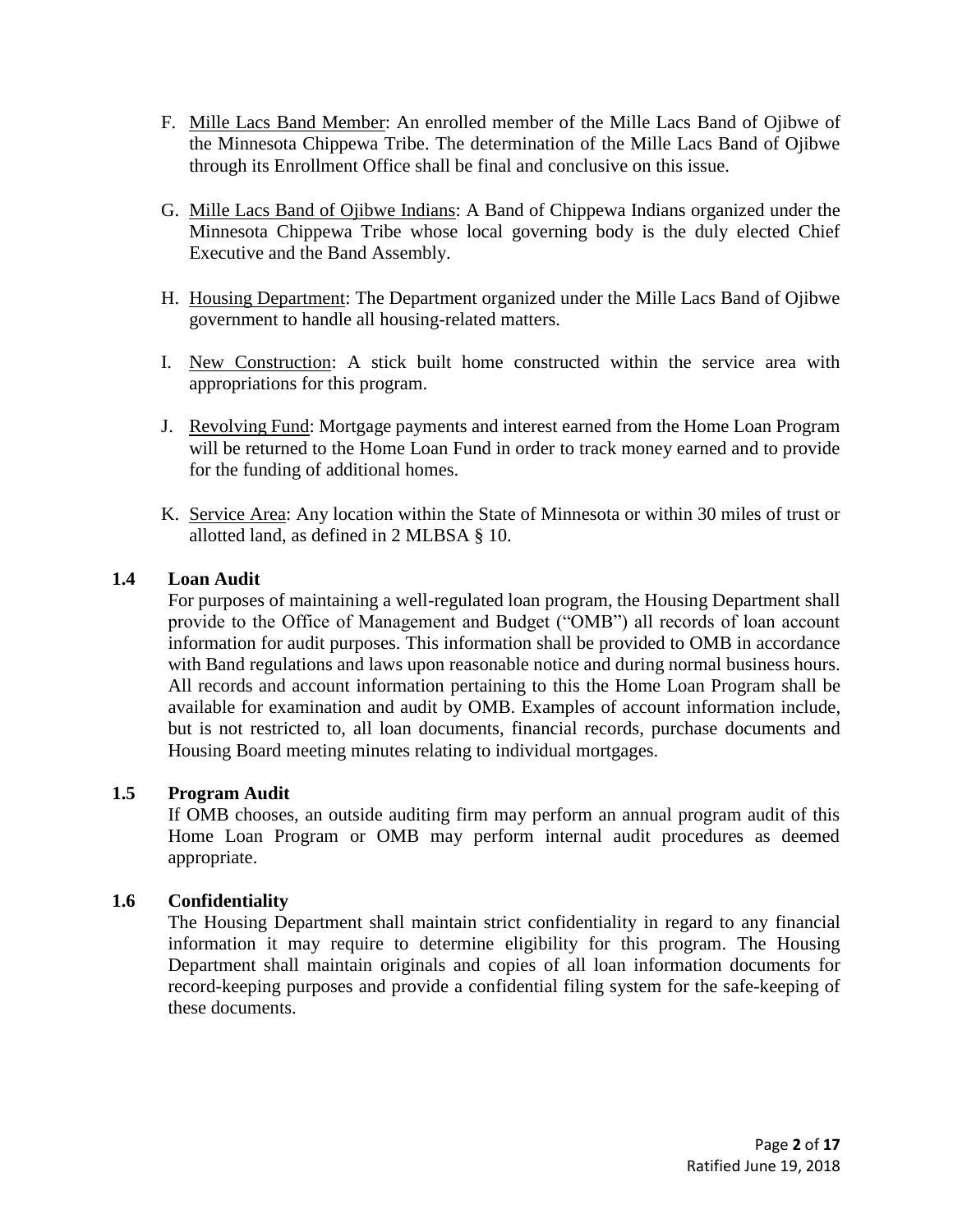## **Section II Borrower Eligibility**

## **2.1 General Eligibility**

Enrolled Mille Lacs Band Members who desire to own a residential Home on Tribal or fee Land are eligible to receive a home loan if they meet the applicable criteria set forth in Section II.

### **2.2 Owner Occupancy**

The Borrower(s) shall occupy the financed home. The Housing Department does not allow an individual to co-sign a mortgage if that individual will not be occupying the property. Owner cannot sublease, vacate, or transfer property without authorization from the Housing Department.

## **2.3 Borrower Income Limits**

For each home purchased under the program, the Borrower's (or Borrowers') annual household income must meet the minimum gross income (\$19,000.00 minimum gross income adding \$1,000.00 for each additional household member.)

- A. Borrower Income Limits. For each home purchased under the program, the Borrower's (or Borrowers') annual household income must meet the minimum gross income (\$19,000.00 minimum gross income adding \$1,000.00 for each additional household member.)
	- **\$19,000.00 – 1-person \$20,000.00 – 2-people \$21,000.00 – 3-people \$22,000.00 – 4-people \$23,000.00 – 5-people \$24,000.00 – 6-people \$25,000.00 – 7-people \$26,000.00 – 8-people**
- B. Self-Employment Income. Income from self-employment is considered stable and effective if the Borrower has been self-employed for two (2) or more years. If less than two (2) years, the Borrower must have at least two (2) years previous successful employment or a combination of one (1) year of employment and formal education or training in a related occupation to be eligible. The income from Borrower's selfemployment totaling less than one (1) year may not be considered.
- C. Overtime or Bonus Income. Income received from employment as overtime and/or a bonus will not be used in the calculation of the Borrower's income.
- D. Part-Time Income. Part-time income, including employment and seasonal work, may be used to qualify if the Borrower has worked a part-time job uninterrupted for the past two (2) years and will continue to do so. Seasonal income is considered uninterrupted if the Borrower has worked the same job for the past two (2) years and expects to be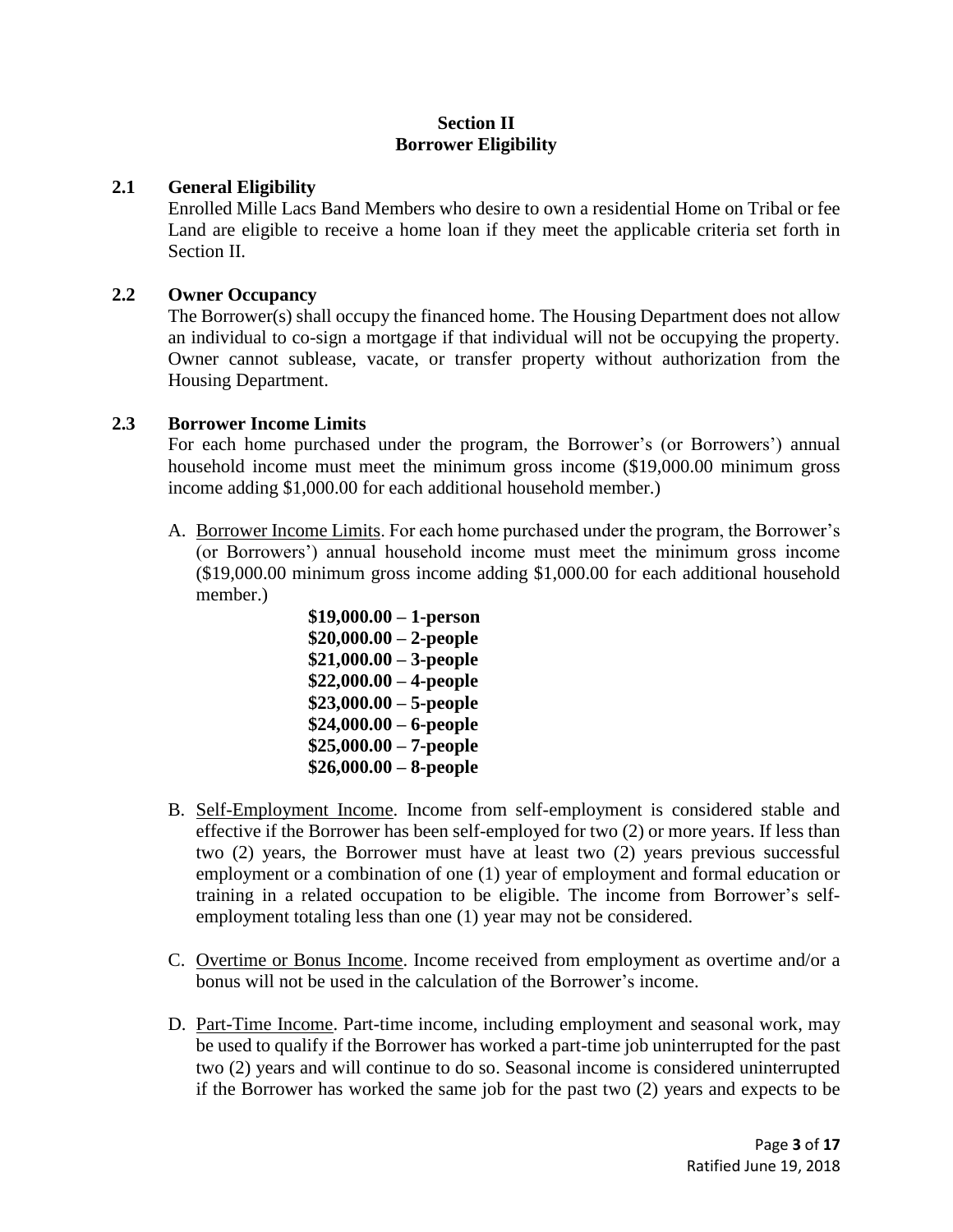rehired during the next season. Income from a part-time position that does not meet these requirements should be considered as a compensating factor only.

- E. Commission Income. Commission income will be averaged over the previous two (2) years. The Borrower must provide his or her previous two (2) years tax returns along with a recent pay stub. Reimbursed business expenses will be subtracted from gross income. Individuals whose commission income shows a decrease from one (1) year to the next require significant compensating factors to allow for loan approval. Commissions earned within less than one (1) year are not considered income. Exceptions may be made in those situations where the Borrower's compensation was changed from a salary to a commission within a similar position with the same employer. A Borrower may also qualify when that portion of earnings not attributable to commissions are sufficient to qualify the Borrower.
- F. Alimony, Child Support, or Maintenance Payments. Income in this category is considered if such payments are likely to be consistently received for approximately the first five (5) years of the mortgage. If child support is paid by Borrower, the child support will be shown as a debt. The Borrower must provide a copy of the divorce decree or legal separation agreement (or other court documentation) and evidence that payments have been made during the past twelve (12) months. Acceptable evidence showing regularity of payments includes cancelled checks, deposit slips, income tax returns, payment history from Child Support Office or other documentation showing evidence of payment.
- G. Retirement and Social Security Income. Such income requires verification from the source (former employer or Social Security Administration) or through federal income tax returns. If any benefits expire within five (5) years, it must be considered only as a compensating factor.
- H. Government Assistance Programs. Income received under a welfare program, unemployment income, workers' compensation, or payments for foster children is acceptable subject to documentation from the paying agency that the income is expected to continue for at least five (5) years. If such income is not expected to continue for at least five (5) years, the income is considered a compensation factor.
- I. Tribal Bonus Income. Income received and distributed as a tribal bonus will be considered at the discretion of the Housing Board and Commissioner of Community Development.

# **2.4 Borrower Credit Underwriting**

The Housing Department emphasizes and understands the importance of adherence to mortgage industry underwriting standards for the program. A conservative approach will be taken when underwriting each application. The following are a few very broad creditunderwriting benchmarks to be reviewed. This is in no way meant to be an exhaustive treatment of credit underwriting.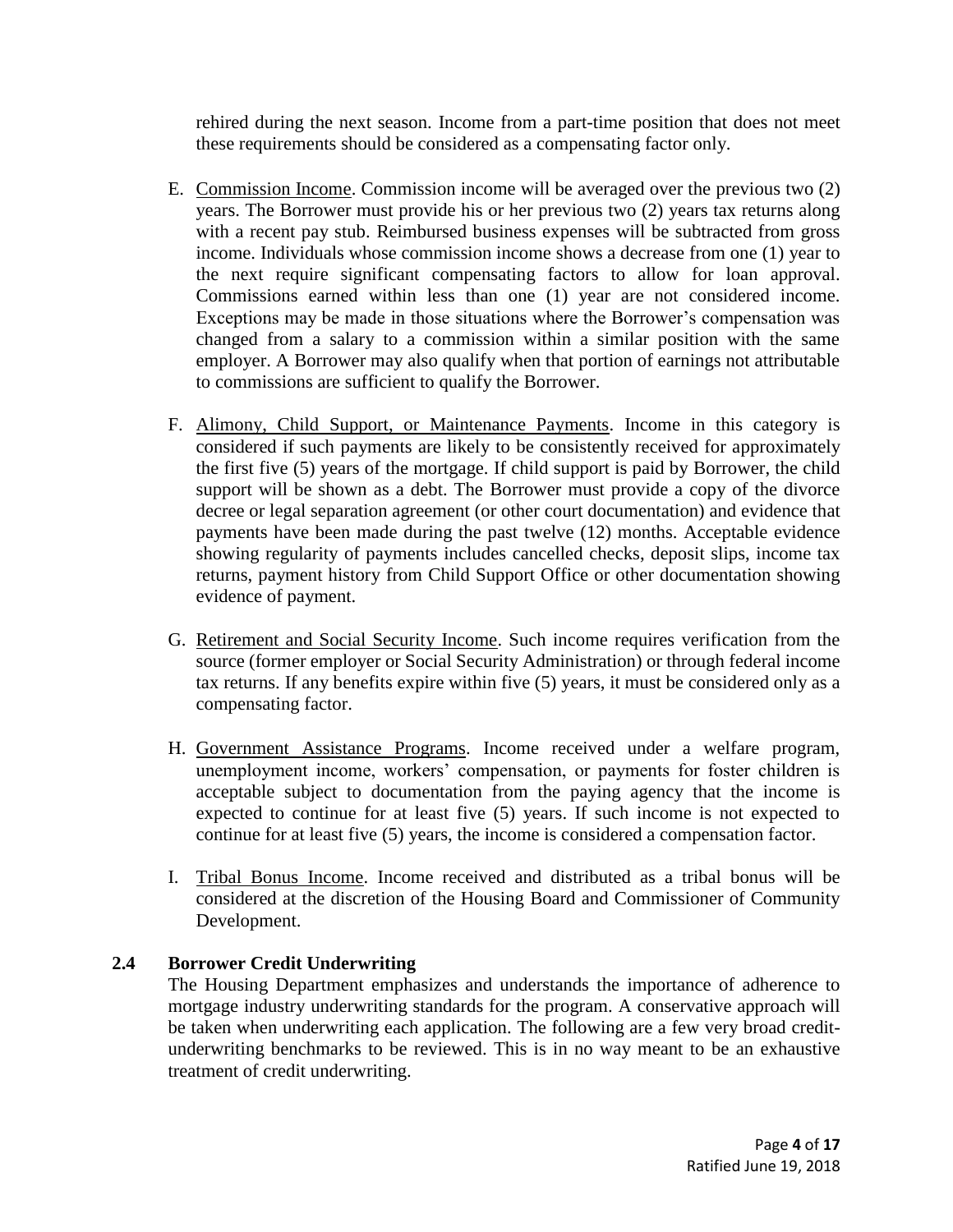- A. Monthly Housing Payment. Monthly housing payment (principal, interest, taxes, and insurance) shall not exceed 28% of Borrower's gross monthly income. Total monthly debt obligations (including PITI) shall not exceed 36% of Borrower's gross monthly income. Higher ratios will be considered only if there are significant compensating factors. The compensating factors that may be used in justifying approval of housing loans with ratios exceeding the maximum are:
	- 1. The Borrower makes a large down payment toward the purchase of the property (at least 10 percent).
	- 2. The Borrower has demonstrated a conservative attitude toward the use of credit and an ability to accumulate savings.
	- 3. Previous credit history shows that the Borrower has the ability to devote a greater portion of income to housing expenses.
	- 4. The Borrower receives compensation or income not reflected in effective income but directly affecting the ability to pay the mortgage.
	- 5. There is only a small increase (10 percent or less) in the Borrower's housing expense.
	- 6. The Borrower has substantial nontaxable income (if no adjustment made previously in the ratio computations).
	- 7. The Borrower has potential for increased earnings, as indicated by job training or education in the Borrower's profession.
- B. The stability of employment and of various increments of income should be considered.
- C. Each Borrower should enjoy a **reasonable** credit reputation. Recent blemishes on a Borrower's credit record should be thoroughly and satisfactorily explained. Credit underwriting standard are to be applied to each Borrower in the same manner.

# **2.5 Borrower Selection and Processing**

Borrowers will be selected using the most current Home Loan Waiting List which is compiled and maintained by the Housing Department staff. **A Borrower is eligible to receive only one (1) residential Housing Department Home Loan.** To be eligible for a home loan under this program, applicants must complete a homebuyer's training program conducted by staff or an agency approved by the Housing Department.

Upon application, staff will provide applicants with additional counseling and technical assistance regarding the application process and financial options and obligations under the program. Applicants will be required to execute documents, including employment verification and credit release forms, which will subsequently be processed by the Mille Lacs Housing Department.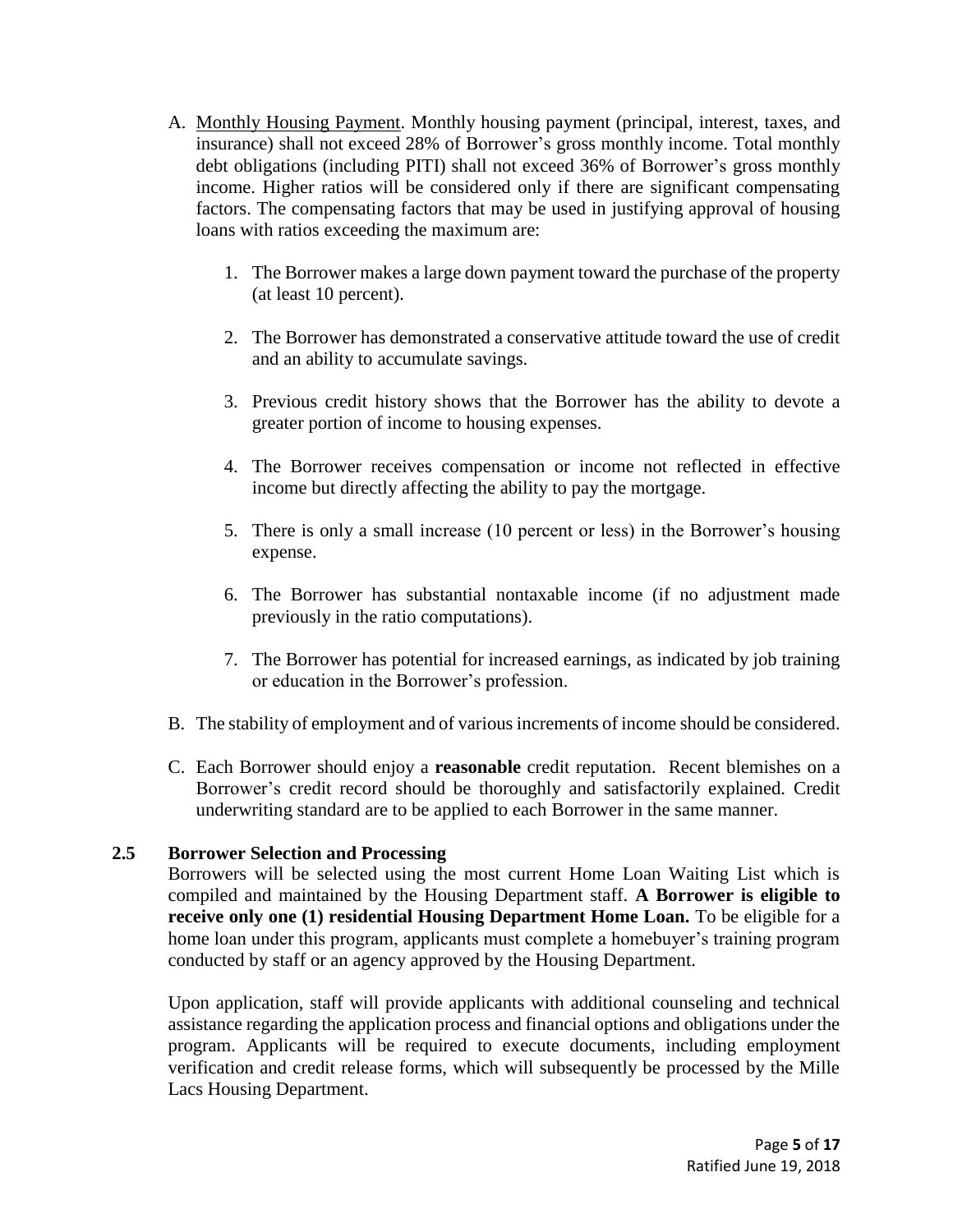Upon return of documentation, the Housing Department will review the applicant's eligibility under both program and underwriting criteria. If the Housing Department finds that the applicant is ineligible, the Department will notify the applicant regarding the reasons for the adverse action, the steps (if any) that the applicant may take to resubmit the application, and the process for appeal and review. Please refer to the Grievance Policy for more information.

If an applicant is approved for financing, he/she is given six (6) months to purchase or begin to construct a home. If extenuating circumstances occur that prevent the applicant from acting within the six (6) month timeframe, the applicant may apply for a six (6) month extension. An extension will be granted **one time only** per applicant.

## **Section III Eligible Residence and Financial Limitations**

### **3.1 Eligible Residence**

Financing made under the program shall be used to establish or maintain ownership of existing and newly constructed homes within the Service Area. The Service Area is adopted by action of the Band Assembly.

#### **3.2 Type of Residence**

The mortgage must be for the primary residence of the Band Member. No second homes will be considered.

#### **3.3 Type of Structure**

The following types of homes are the only type that will be considered for refinancing:

- A. Single family dwelling (stick built)
- B. Townhome (stick built)
- C. Condominium (stick built)
- D. Duplex (stick built)
- E. Modular homes (custom built for placement on basement)

Mobile homes, houseboats, and motor homes will not be eligible for refinancing under this program.

#### **3.4 Financing Limitations**

The Housing Department Home Loan Program provides financed amount of **up to \$220,000.00**, including closing costs.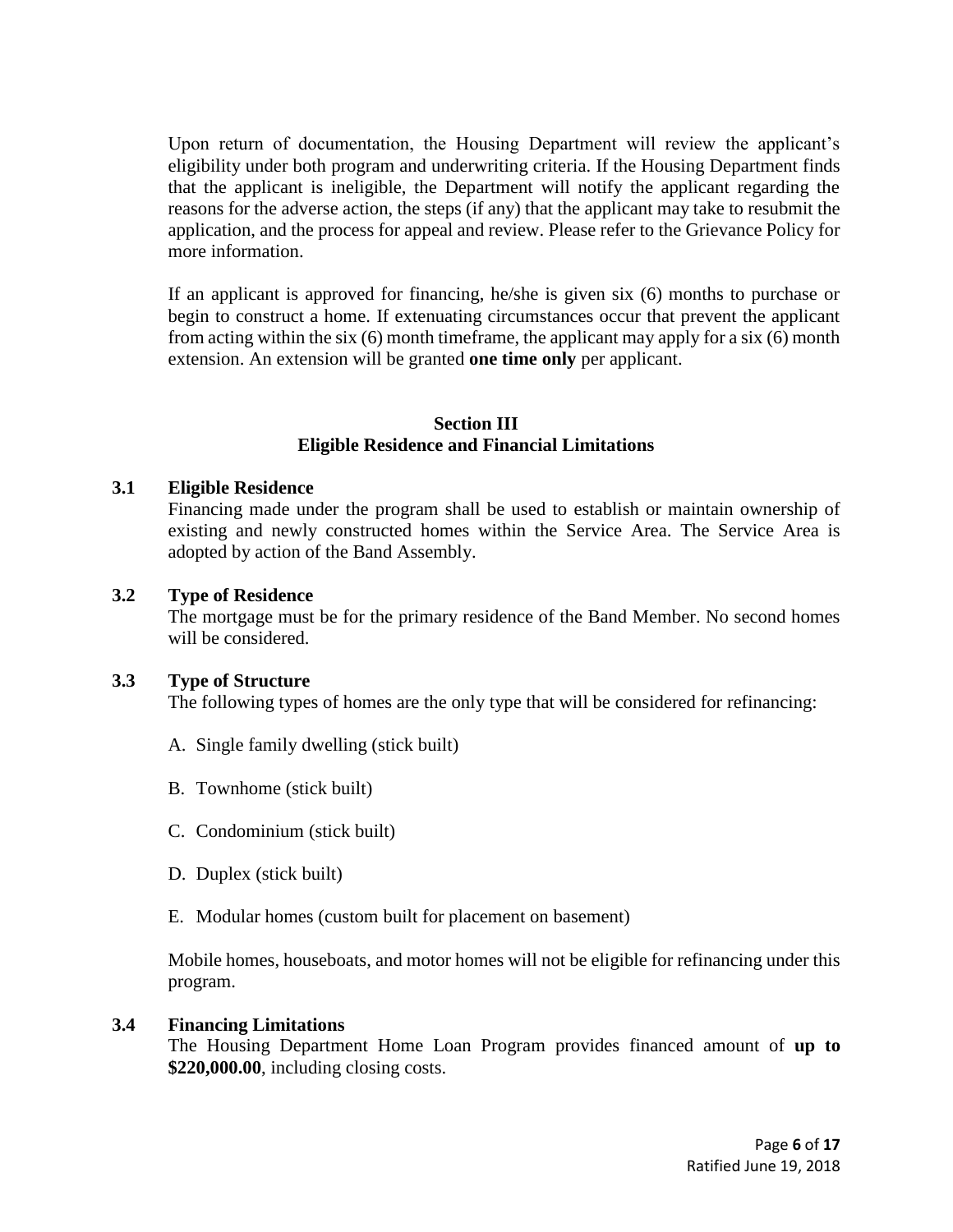## **Section IV Refinance Program**

#### **4.1 Purpose**

To create a program whereby Band Members can refinance their existing mortgage loans to a lower interest rate to allow them to pay less money for their home and have the ability to pay less interest over the life of the loan.

#### **4.2 Eligibility Rules**

The applicant must be an enrolled Band Member and must be listed as an owner on an existing mortgage.

### **4.3 Maximum Amount**

This program is restricted to a maximum mortgage balance of **up to \$220,000** per residence. The maximum term for payoff is 35 years although other term limits are available at the request of the parties.

### **Section V Mortgage Amount, Term, and Interest Rate**

## **5.1 Lien Priority of Mortgages**

Each Housing Department Home Loan shall be secured by a first lien on the property to the extent such loan may validly be granted and in accordance with standard mortgage procedures appropriate to the nature of the ownership of the land. Housing Department Home Loans for dwellings on tribal or Band land shall be made only if such land is leased (which lease shall be approved by the Band Assembly) under terms ensuring the availability of the land for a period at least equal to the term of the home loan.

#### **5.2 Mortgage Forms**

For all Housing Department Home Loans, the Housing Department shall use a form appropriate to the type of transaction.

#### **5.3 Interest Rate and Mortgage Term**

The fixed interest rate that will apply is 0.00% (APR) compounded daily. Home loans may include the following costs:

- A. Any taxes or assessments due on this property by Borrower during the first year,
- B. Any customary and reasonable closing cost.

#### **5.4 Maximum Term**

Home loans may be for a maximum term of 35 years. There shall be no penalty for accelerated repayment of any loan.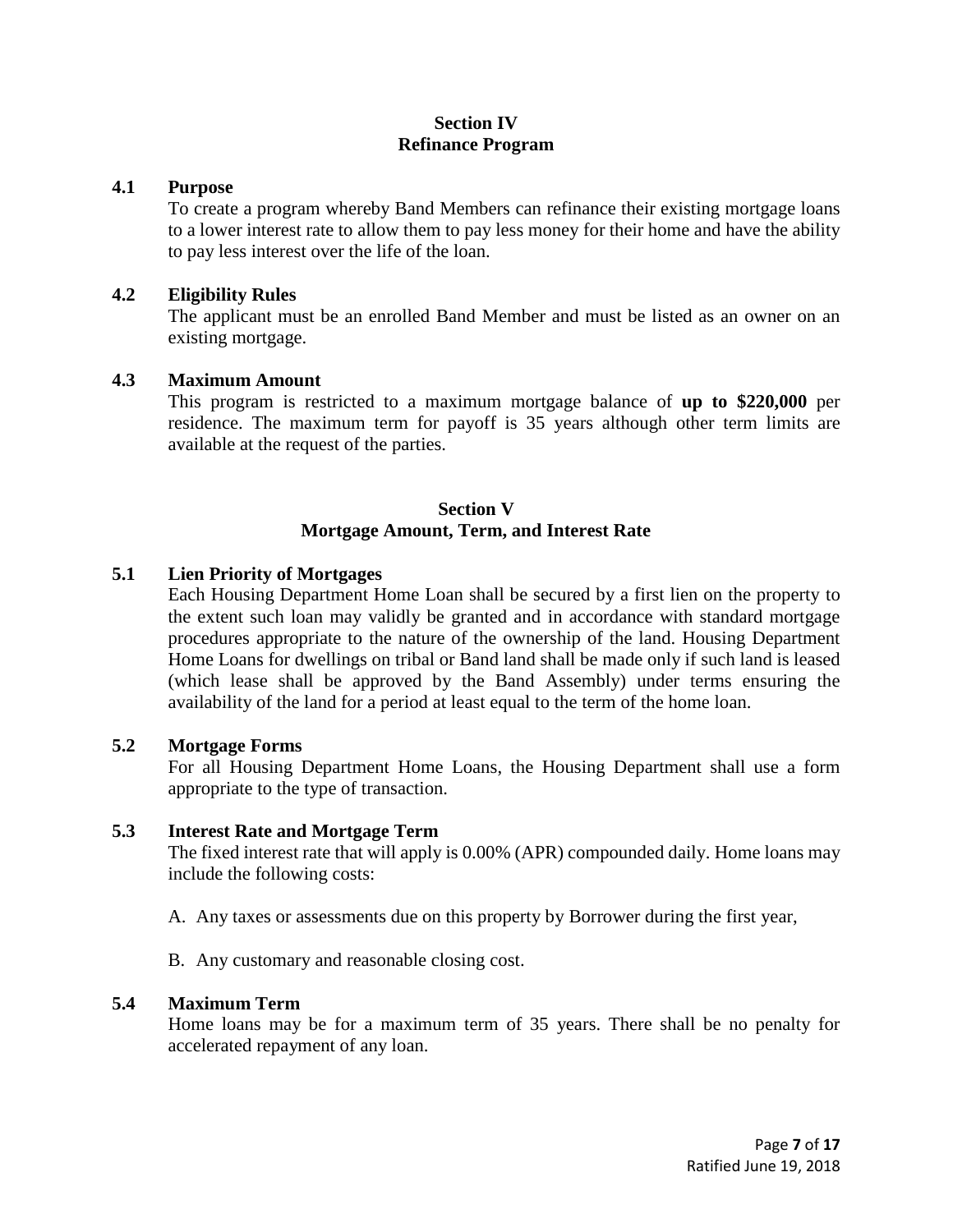## **5.5 Amortization Requirements**

The Mille Lacs Housing Department requires full amortization of the Home Loan amount over the term of the loan by level installments of principal and interest.

### **Section VI Insurance Requirements**

### **6.1 Hazard Insurance Requirements**

Hazard insurance, meeting at a minimum, the following requirements, must cover the property subject to a Home Loan. This is the responsibility of the Borrower(s) who must obtain and maintain the coverage.

- A. Scope and Amount of Coverage. Property insurance providing protection against loss or damage from fire and other hazards covered by the standard extended coverage endorsement must be provided in an amount sufficient to cover either the replacement cost of the building or the Home Loan amount, whichever is less. All buildings valued at \$1,000 and over must be insured. Such insurance must be in effect on the date of closing of the Home Loan and remain in effect throughout the term of the loan. The Housing Department does not require insurance to protect Borrowers' personal property, but highly recommends that Borrower(s) also obtain this coverage.
- B. Deductibles and Waivers. Policies containing a deductible clause up to \$500.00 or 1% of the original mortgage amount applicable to either fire or extended coverage, or both, are acceptable in areas where such provisions are mandatory or customary. If a policy contains a Fall of Building Exclusion Clause, such clause must be waived.
- C. Minimum Financial Rating of Carrier: No Assessments; Other Requirements. Each hazard insurance policy must be written by a hazard insurance carrier, which has a financial rating by Bests Insurance Reports of B/VI or better. Each carrier must be specifically licensed or authorized by law to transact business within the State of Minnesota.
- D. Policies are unacceptable where:
	- 1. Under terms of the carrier's charter, bylaws, or policy, contributions or assessments may be made against the Borrower; or
	- 2. Contributions or assessments may be made against the Borrower or which could become a lien on the property superior to the lien of the first mortgage; or
	- 3. By the terms of carrier's charter, bylaws, or policy, loss payments are contingent upon action by the carrier's Committee of Directors, policy holders, or members; or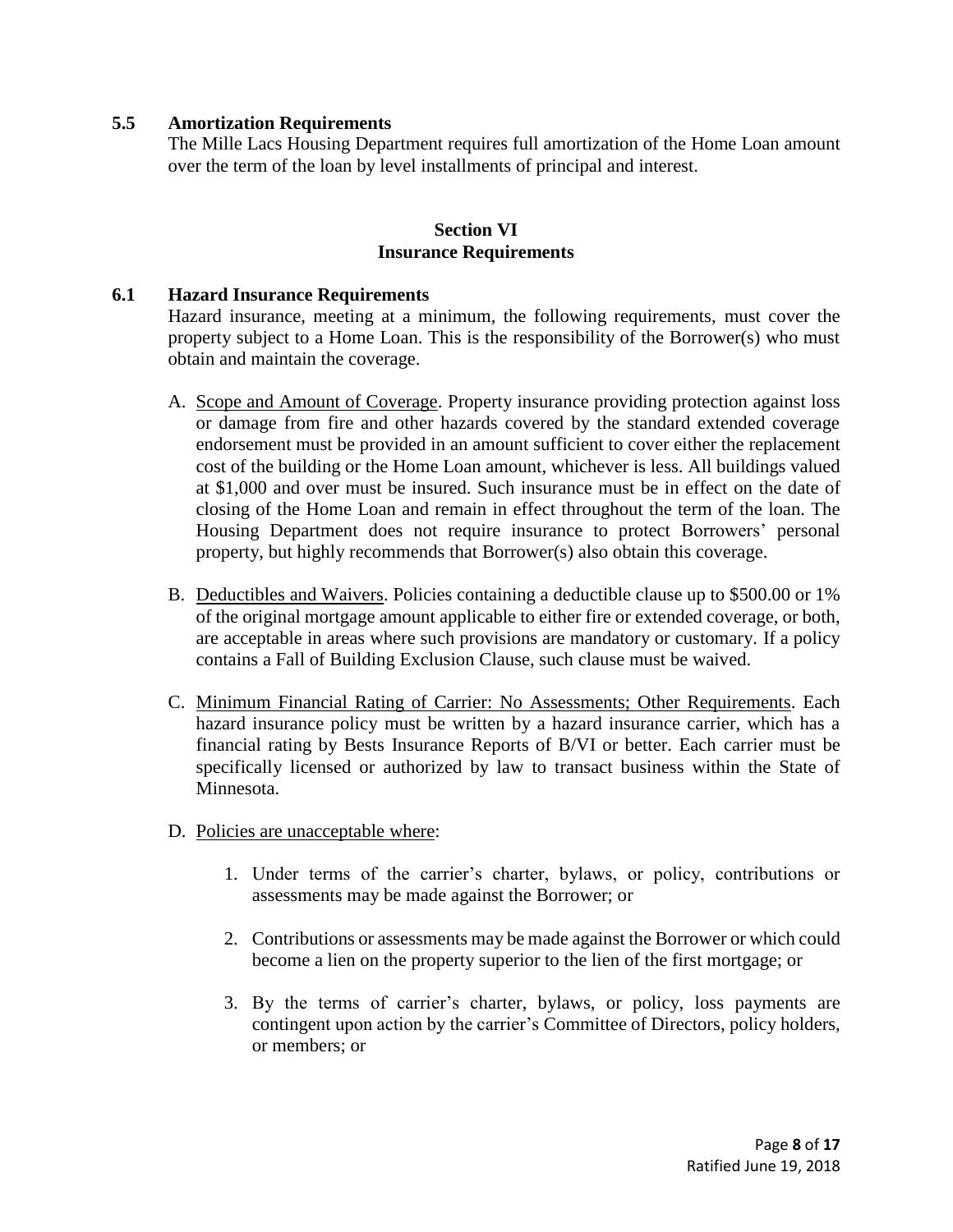4. The policy includes any limiting clauses (other than insurance conditions), which could prevent the Borrower from collecting insurance proceeds.

The policy must provide for at least thirty (30) days written notice of the carrier's intention to cancel or not renew the policy. The Mille Lacs Housing Department must be named in the policy as having a lien on the property.

The policy must contain a provision establishing the limit of liability at not less than 100% of the outstanding loan balance.

- E. Mortgage Clause Endorsement. All policies of hazard insurance must contain or have attached the standard mortgage clause. The mortgage clause must provide that the insurance carrier shall notify the first mortgage named at least thirty (30) days in advance of the effective date of the reduction in, or cancellation of, the policy.
- F. Possession of Hazard Insurance Policies. The Housing Department shall maintain possession of the original copy of hazard insurance policies, properly endorsed and copies of any necessary notices in insurance carriers. The Borrower shall provide yearly notices of endorsement from the insurance company.

### **6.2 Flood Insurance**

If the residence which is being financed by the Housing Department is in an area identified by HUD as a special flood hazard area and is located in a community where flood insurance is available, flood insurance shall be maintained in the amount of the outstanding principal balance of the Housing Loan or the maximum limit coverage available under the National Flood Insurance Act of 1968, as amended, whichever is less.

### **6.3 Insurance Loss Drafts**

The Housing Department shall be named as payee on all insurance loss drafts exceeding \$500. Any such claims are to be deposited into a building suspense account pending application. Contractors are to be reimbursed directly from this account for repairs to the dwelling. The Housing Department staff, prior to any disbursements, will inspect said repairs. If there is included in the claim check any funds for damage to owner's personal contents, this amount will be remitted to the Homeowner upon approval by the insurance company.

## **Section VII Loan Closing and Servicing Reports**

### **7.1 Loan Closings**

A loan closing is the conclusion of a transaction that brings a Home Loan into legal existence. This includes the delivery of a mortgage deed or similar security instrument, financial adjustments, and the signing of a note for the purchase of a newly constructed home on Band land. The Housing Department recognizes the closing date as the date on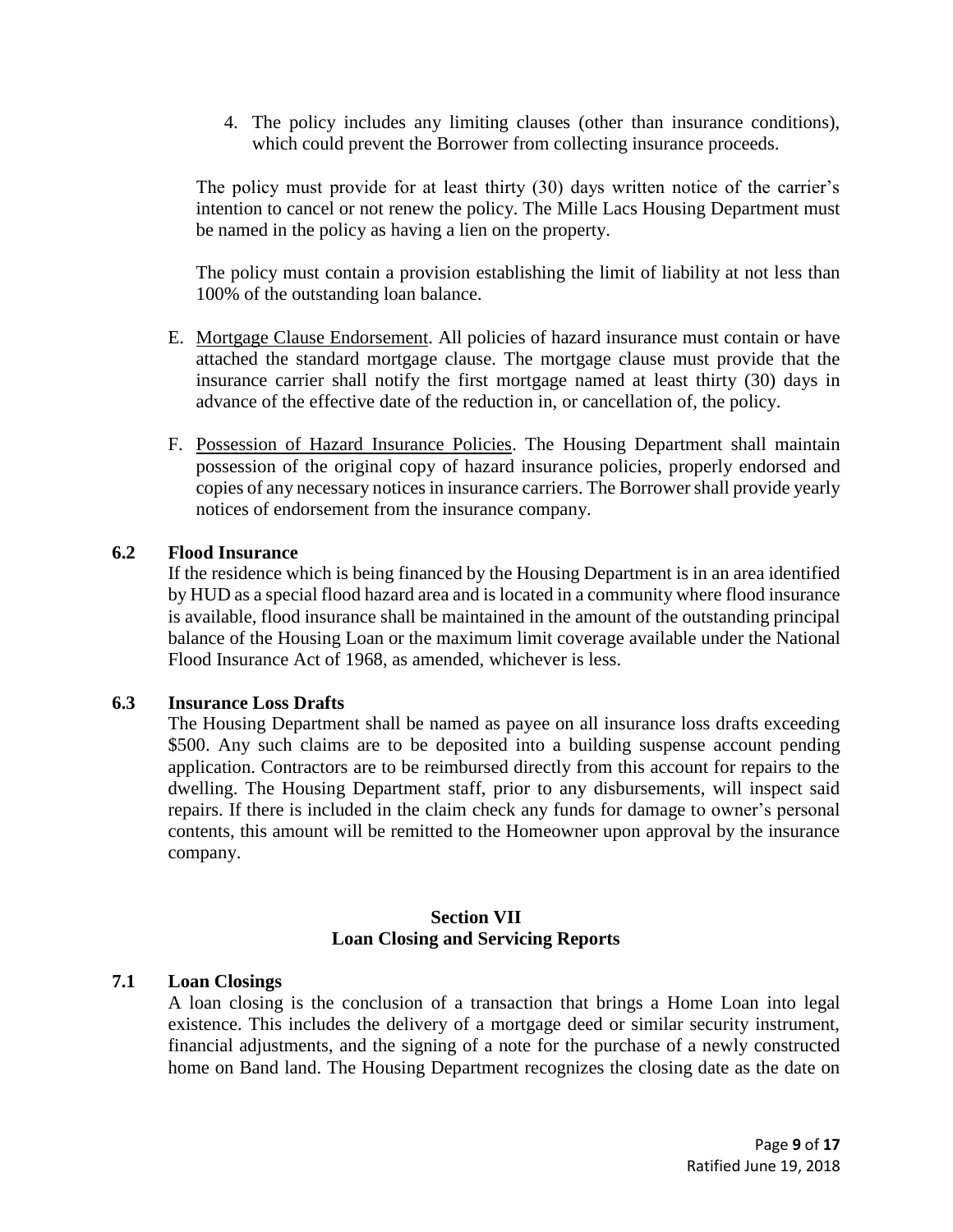which the Home Loan is signed. Subsequent to a Home Loan closing, all documents are sent for recording with the appropriate recording agency.

Payments commence upon the 1<sup>st</sup> of the following month if the loan is closed on or before the  $10<sup>th</sup>$  of the month and, if closed after the  $10<sup>th</sup>$ , payment will commence on the  $1<sup>st</sup>$  of the second month thereafter.

### **7.2 Servicing Reports**

Quarterly servicing reports will be presented to the Housing Department. Generally accepted accounting principles will be followed in all program management systems. All reports, books, accounts, records, files, and other documents shall be available at reasonable times and upon reasonable notice for inspection by the Mille Lacs Band of Ojibwe, Office of Management and Budget or their designee.

#### **Section VIII Marital Property Agreement**

## **8.1 Marital Dissolution**

If a Band Member is married to a non-Band Member or non-Indian and the house is either awarded by the Court or given to the non-Band Member spouse, the non-Band Member may continue to pay off the existing mortgage with the Housing Department or may seek alternative financing to pay off the existing mortgage. An agreement between the applicant(s) and the Housing Department which outlines the above referenced understanding must be signed at the time of financing.

### **8.2 Divorce**

In circumstances of divorce between a Band member and non-Band member or non-Indian spouse, an exception may be considered when Band Member minor children live in the home with the non-Band Member spouse. The children must be the minor children of the Band Member homeowner in order for an exception to be considered and, at the date the youngest minor child turns 18 years of age or the date when the child(ren) cease to live in the home, the loan shall be accelerated and the balance due must be paid in full. Any Band Member child of the original Band Member homeowner shall have the right to apply for homeowner consideration at the age of 18 years if they meet the criteria and qualifications for homeownership.

### **8.3 Band Member Homeowner Deceased**

Upon the death of the Band Member homeowner, and if the house is located on individually owned fee land, state probate law will apply to the distribution of the estate. In circumstances where a balance remains, a non-Band Member spouse may choose to (1) seek alternative financing to pay off the balance of the mortgage with the Housing Department within one (1) year of the Band Member's death; or (2) may continue to pay on the original loan with the Housing Department.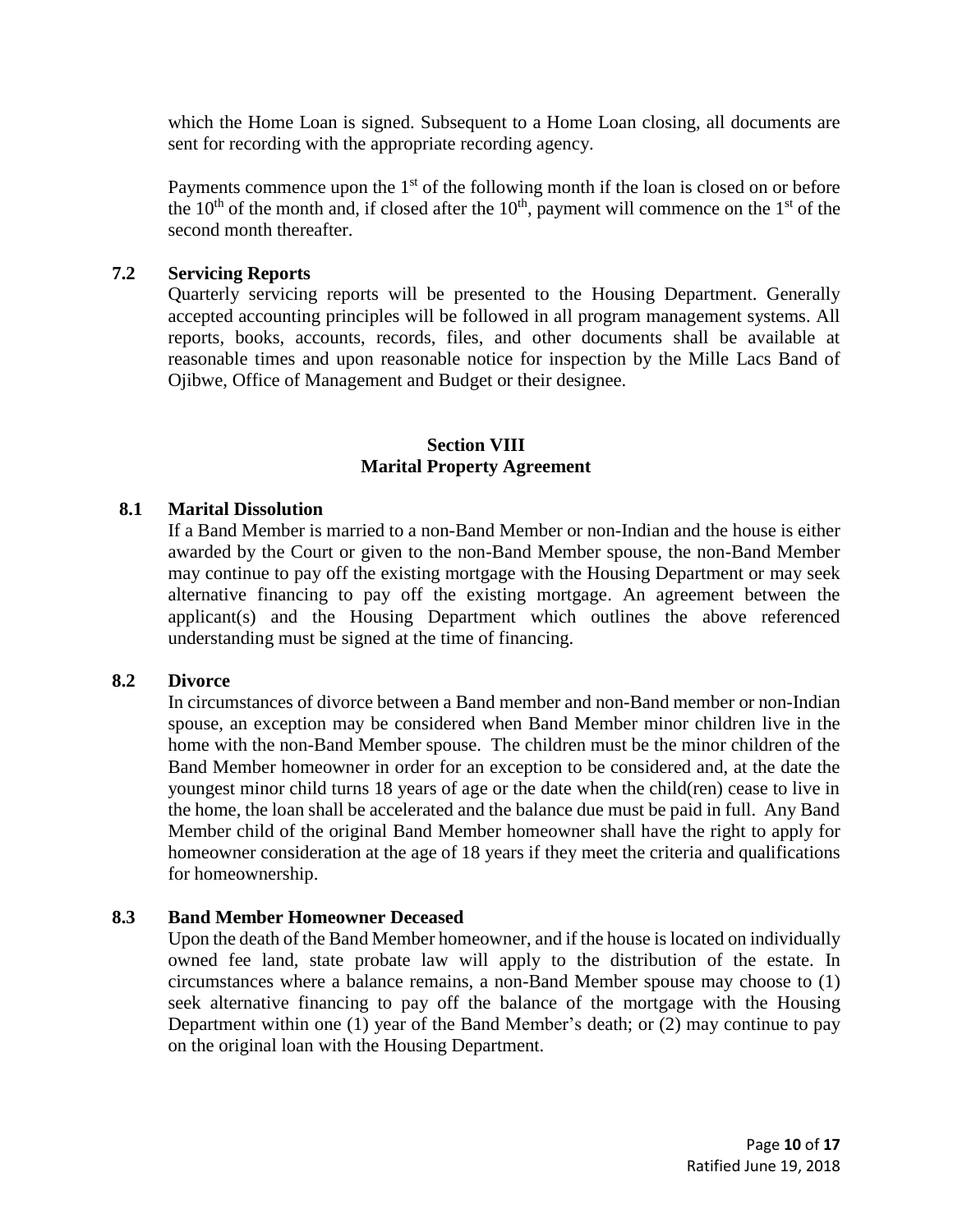If the house is located on tribal land and the Band Member homeowner predeceases a non-Band Member spouse, the non-Band Member spouse may be considered for a life estate as long as the mortgage payments are kept current or they may sell the home to the Housing Department. At the death of the non-Band Member spouse, the home may either be granted to a Band Member beneficiary or sold to the Housing Department. If the home is granted to a beneficiary and a balance is owed, the beneficiary shall take the home with the balance remaining to be paid by them. If sold to the Housing Department, the proceeds will be distributed among the beneficiaries according to the Last Will & Testament or according to intestate succession.

## **Section IX Assumption of Mortgages**

### **9.1 Limitations**

For the purpose of enhancing marketability of homes on Band-owned land, the Housing Department will allow a Band member(s) to assume the mortgage of another Band member if certain criteria are met.

## **9.2 Procedure.**

Band members wishing to transfer a mortgage between themselves must adhere to the following procedures.

- A. Purchase Agreement. The parties must submit a signed and executed purchase agreement for the financed home. The purchase price for the home must at least be equal to what the current mortgagor owes to the Housing Department on the existing loan. The agreement must also be contingent upon the approval of sufficient financing for the buyer from the Housing Department. The Housing Department will not move forward in any assumption of mortgage if the purchase agreement does not include the terms described herein.
- B. Loan Application and Approval. The buyer will submit a home loan application in the exact same manner as if he/she were applying for any other home loan pursuant to this policy. The Housing Department will proceed to verify and underwrite the home loan according to normal procedures, at which time the loan application will be presented to the Housing Board for approval. The buyer's loan will not be considered the buyer's one-time home loan to which he/she is entitled to according to this policy.
- C. New Mortgage. If the Housing Board approves the loan and assumption of mortgage, the existing mortgage shall be modified to incorporate the new buyer and release the old mortgagor from any liability. Alternatively, the Housing Department may choose to prepare a new mortgage and loan documents, thus invalidating the previous documents.
- D. Closing. The home loan for an assumption of mortgage shall be closed in a manner consistent with the closing of all other home loans, to include the approval of a land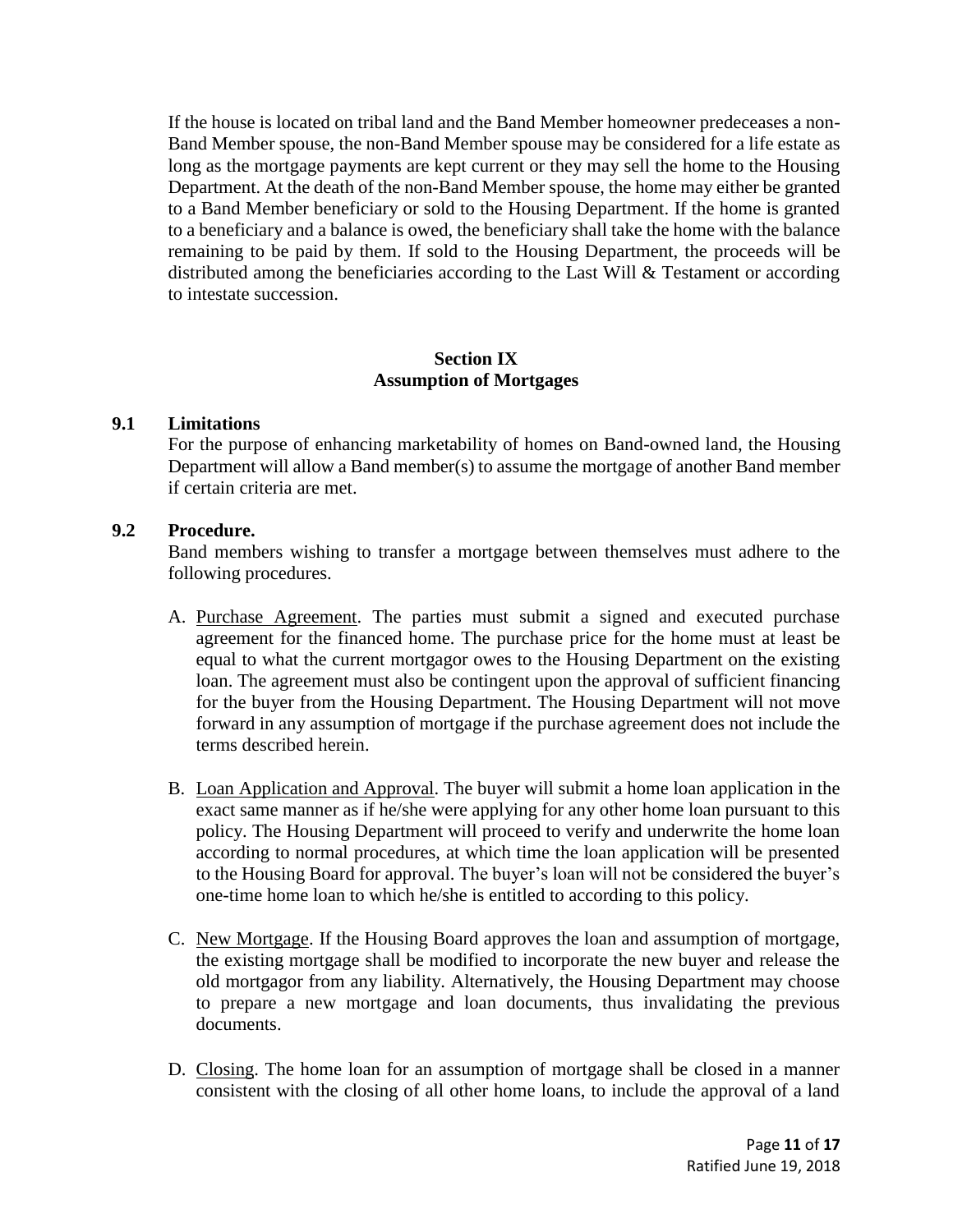lease prior to closing. All costs resulting from the assumption of mortgage shall be the responsibility of the buyer and/or seller. The seller must attend the closing to deliver a bill of sale to the buyer.

E. Denial. If the loan and assumption of mortgage is denied, the Housing Department shall send written notice of the denial to both parties to the proposed purchase agreement. If the reason for denial was the Housing Board's refusal to extend a home loan, the Housing Department must notify the parties to the purchase agreement that they may seek to obtain financing elsewhere.

# **Section X Guidelines for Dealing with Delinquencies**

# **10.1 Delinquencies & Defaults**

The Housing Department staff shall make use of notices, letters, telephone and personal contacts, in general, all collection materials normally employed by a reputable private institutional mortgage investor. Particular attention should be paid to the promptness with which payments are received from new Borrowers. The Housing Department will impress upon all new Borrowers the necessity of making payments on time. Grace periods are included to cover mailing delays and other unusual circumstances, but should not be relied upon as a regular routine.

# **10.2 Delinquency and Financial Counseling**

The Housing Department staff will be sufficiently skilled in financial counseling to assist Borrowers in bringing their mortgages current and protecting their equity and credit rating. The purpose of all collection efforts, including personal interviews, is to bring the account current in the shortest possible time. If the account cannot be brought current immediately and the Borrower's circumstances and past record justify it, the Housing Department will endeavor to arrange for the liquidation of the arrears in the shortest period possible and in any practical manner, which deems appropriate. All discussions with the Borrower should include a determination of the cause of delinquency as well as a definite commitment by the Borrower as to how and when the delinquency will be cured.

# **10.3 Reports**

A quarterly payment report and monthly delinquency report will be prepared by the Housing Department staff for presentation to the Housing Board. Upon review of delinquencies, the Housing Department will determine appropriate action to be taken on liquidation proceedings. The following are general guidelines for dealing with delinquencies in Home Loans:

- A. The Housing Department staff should review each loan by the  $15<sup>th</sup>$  day of delinquency and make telephone contact, if possible.
- B. Late notices are sent out on the  $15<sup>th</sup>$  of the month.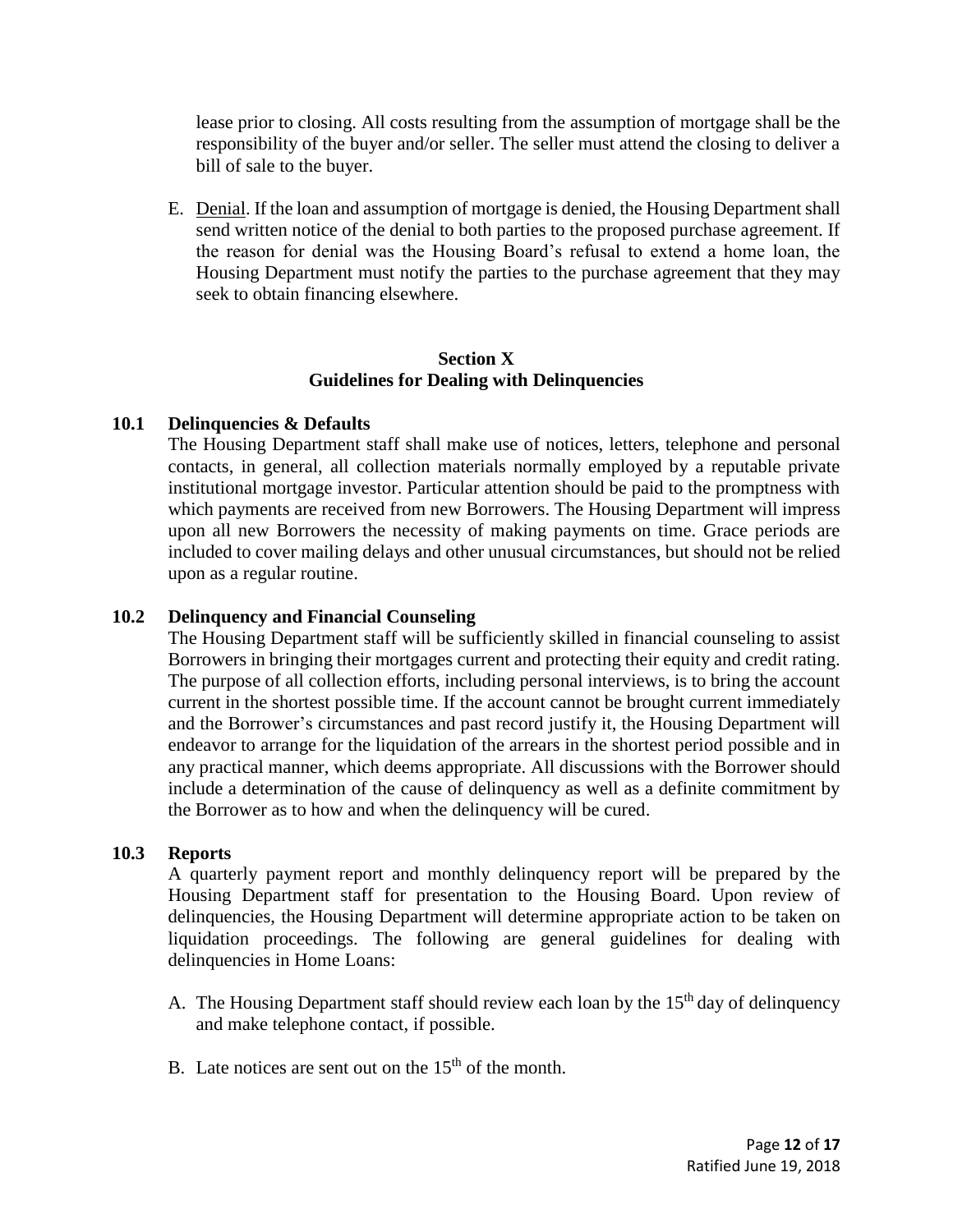- C. Second notices and delinquent notices are sent out on the  $30<sup>th</sup>$  of the month.
- D. Personal contact made if delinquency is not made up by the  $45<sup>th</sup>$  day.

## **10.4 Attorney Notice of Default**

If a satisfactory response is not obtained after all of the above have been done, the Housing Department shall have its attorney write a letter to the delinquent Borrower informing him or her that if no contact and arrangements are made with the Housing Department, foreclosure proceedings will be initiated. This will usually be commenced when accounts are 60 days past due. The Borrower shall also be notified of his/her right of redemption prior to foreclosure.

## **10.5 Efforts to Cure Default**

The Housing Department will make every effort to make arrangements to liquidate the delinquency. Unless the Borrower is permanently absent, the Housing Department staff should have held a face-to-face interview with the Borrower to establish:

- A. The reason for the continued default,
- B. Whether the reason is temporary or permanent,
- C. The attitude of the Borrower toward the debt. This requires the determination of all sources of income and the existence of any other debts.

Before the  $60<sup>th</sup>$  day from the due date of the earliest unpaid installment, Housing Department staff shall inspect the property and reach a determination as to whether:

- A. To foreclose, or
- B. To allow a definite period for the Borrower to bring the mortgage current or sell his/her property to realize any equity, or
- C. To take other appropriate action.

Should the Borrower fail to make payments on or before the  $60<sup>th</sup>$  day, the Housing Department staff will report to the Housing Board with the results of inspection and should report that a Liquidating Plan or Special Forbearance Relief Agreement has been accepted or that acceleration, foreclosure, or other action is recommended. Regardless of the recommendations made, the Housing Department staff shall fully document all servicing activities to date and indicate the reason for recommending the course of action taken.

### **10.6 Acceleration**

When a Borrower is chronically in default and the Housing Department staff has exhausted all reasonable means of inducing the Borrower to pay on time, staff will recommend acceleration of the mortgage maturity in accordance with the terms of the mortgage. The basis for the recommendation will be fully substantiated in the report to the Housing Board.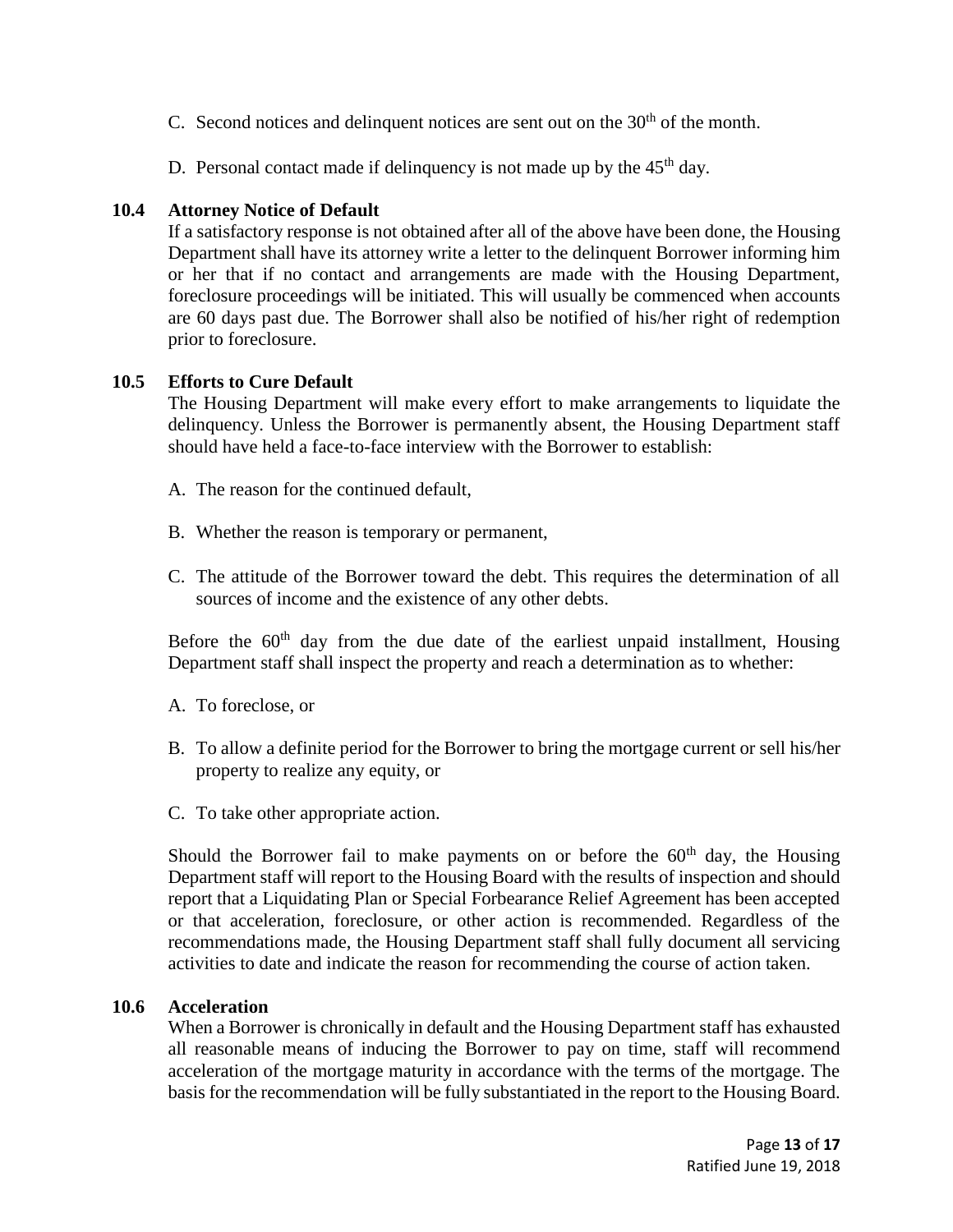If the Board approves and maturity is accelerated, any proposal subsequently made by the Borrower for reinstatement and payment of a lesser amount than the full amount of the indebtedness shall be referred to the Board.

## **10.7 Abandonment**

Abandonment shall be defined as the Borrower vacating the Home for a period of thirty (30) days without prior notice to the Housing Department staff. Examples of "abandonment" are the Borrower being physically absent for longer than one (1) month without prior notice to Housing Department staff, mail stacked up, utilities shut off, etc. In all cases in which physical inspection reveals that a Home has been abandoned, the Housing Department staff should attempt to locate the Borrower and ascertain the reasons for the abandonment and take such proper action as is necessary for the protection of the property to avoid waste, damage, and/or vandalism. The Housing Department staff should immediately report the results of the investigation to the Housing Board and make recommendations regarding the action that should be taken.

# **10.8 Liquidating Plans, Special Forbearance Relief Modifications and Other Delinquency Areas**

The Housing Department will extend appropriate relief to Borrowers who encounter hardship and who are cooperative and have proper regard for their obligations. The Housing Department staff will be readily available to Borrowers to offer skilled financial counseling and advice. The Housing Department staff will make personal contact with delinquent Borrowers as soon as possible in order to achieve a solution, which will bring the Home Loan current as soon as possible. The staff will be fully familiar with the various forms of relief to Borrowers provided for herein and will employ such relief wherever appropriate rather than recommending termination of the loan. Furthermore, payroll deductions and wage assignments and bonus assignments, if necessary, shall be required of families as part of any relief agreements. Any exceptions to this policy require approval from the Housing Board.

# **10.9 Liquidating Plan**

A "liquidating plan" gives the Borrower a definite period in which to reinstate the Home Loan by immediately commencing payment in excess of the regular monthly installment. The Housing Department staff will enter into a liquidating plan in which the total delinquency will be repaid (commencing immediately) within the shortest time period practical. The liquidating plan must be executed by the Borrower and by the Housing Department staff and/or attorney in the form of a written agreement if the earliest unpaid installment is more than 60 days past due.

# **10.10 Special Forbearance Relief**

A "special forbearance relief agreement" reduces or suspends the regular monthly installments for a specified period of time. The Housing Department will consider entering into such agreements for a period of up to twelve (12) months after which regular home loan payments are required to be resumed. This option may be utilized only in cases of extreme hardships where the Head of Household either dies or is unable to work for a temporary period of time, i.e., serious accident, heart attack, etc., or when the Home is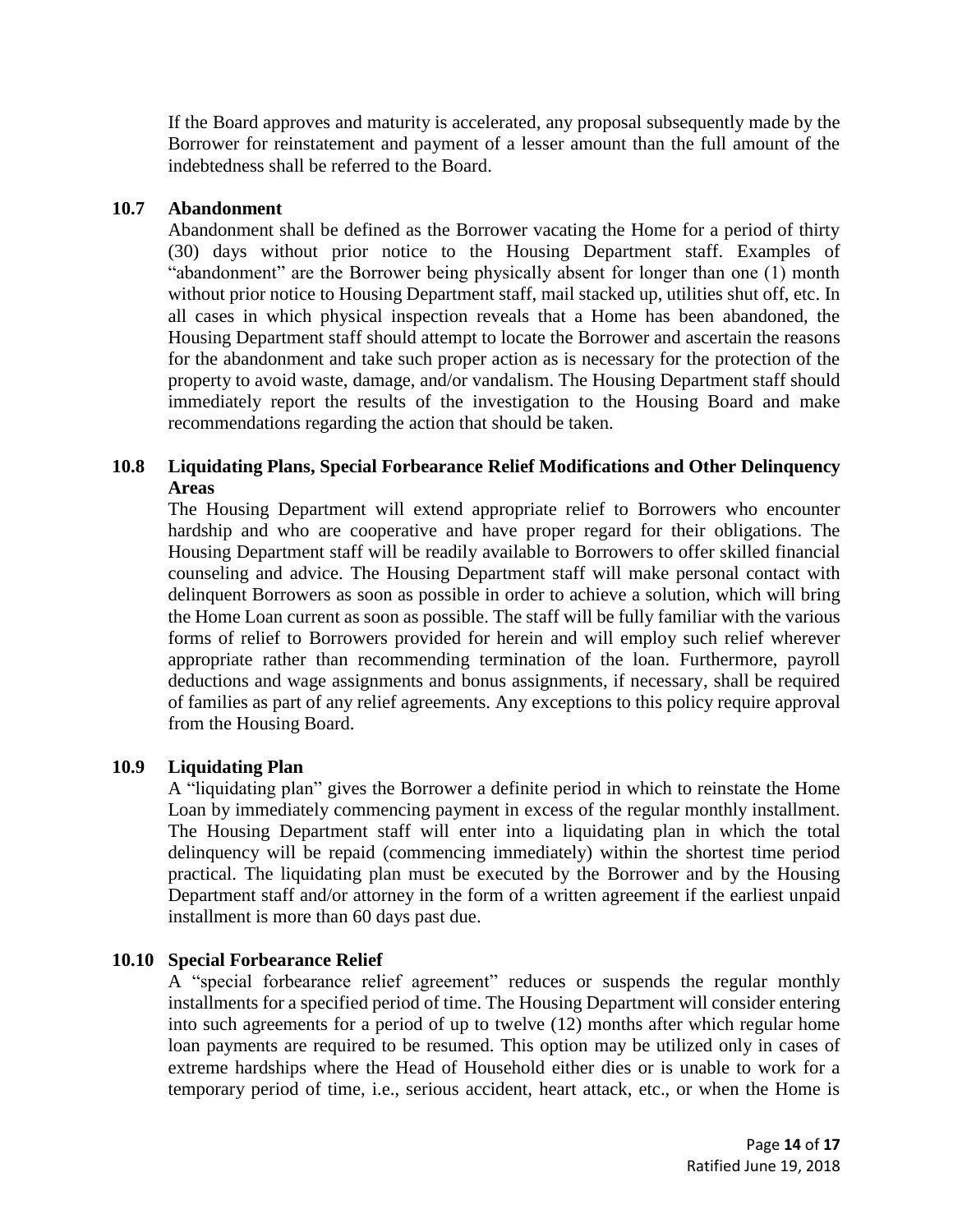substantially destroyed and the insurance claim is pending. The Housing Department must be notified immediately following the occurrence and must verify the request. The Borrower must pay the escrow payments during the forbearance period.

## **10.11 Default of Special Forbearance Relief Agreement**

If the Borrower fails to comply with his or her obligations under the special forbearance relief agreement, the Housing Department, before the failure has continued for 60 days, shall either:

- A. Enter into a new special forbearance relief agreement with the Borrower, provided the aggregate forbearance does not exceed twelve (12) months; or
- B. Recommend a modification of the mortgage; or
- C. Recommend foreclosure or (preferably) acceptance of a deed in lieu of foreclosure.

## **10.12 Modifications**

A "modification" restructures or extends Housing Department Home Loan repayment provisions, which may include an extension of the original maturity date. A modification or extension of a Home Loan shall be recommended by Housing Department staff when, in their estimation, a change in the terms of repayment of the Home Loan presents the means of recovering fully the maximum principal and interest. The Housing Board's acceptance of the proposed modification is required. This option shall be used for those Borrowers who have had a temporary income loss and now have the ability to make their current payments, but have no means of making up their past due payments. This option can also be used following a forbearance period to reduce the current payments by extending the balance left on the loan.

# **10.13 Soldiers and Sailors Relief Act**

When a Borrower is in the military service, he or she may be entitled to benefits under the Soldiers and Sailors Civil Relief Act, as amended. The Housing Department shall be familiar with and act in accordance with the requirements of the Act and other pertinent requirements.

The Housing Department staff will stress to Borrowers eligible for such relief the desirability of paying the largest installments possible during the term of their military service in order to reduce the accumulation of indebtedness that will be payable after termination of their military service. The Housing Department Executive Director is authorized to grant appropriate relief to eligible Borrowers, but the terms of such relief and related information should be promptly reported. If a Soldier or Sailor is eligible for relief it is not discretionary under federal law.

The Housing Department staff shall contact the Borrower at least semi-annually during the period of active military service to determine whether reduction in monthly payments should be revised in view of the Borrower's current financial ability. At the termination of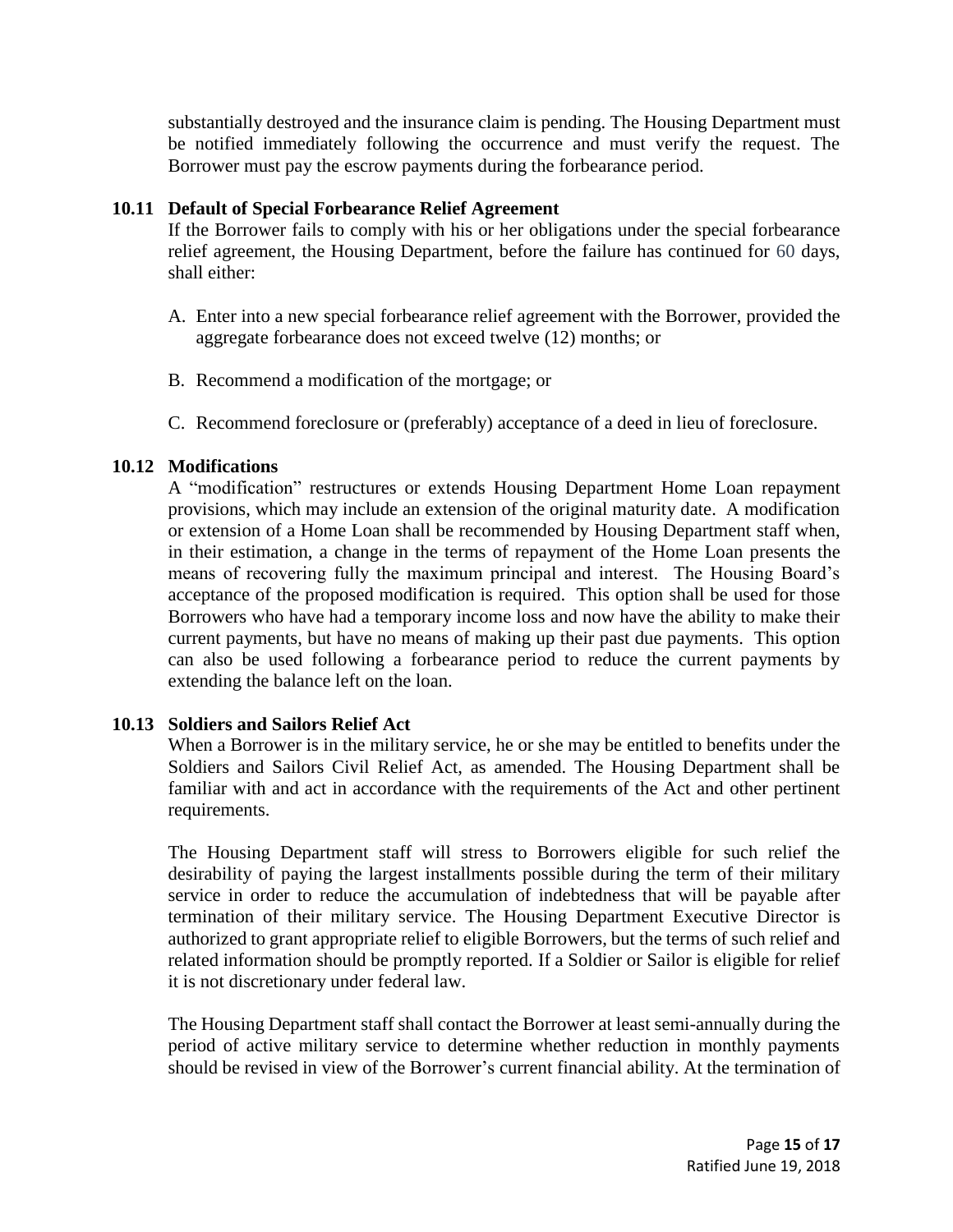active military service, the Borrower will be expected to reinstate the Housing Department Home Ownership Loan as rapidly as his or her circumstances will permit.

## **10.14 Deed in Lieu of Foreclosure**

If the Borrower offers or is willing to execute a voluntary deed in lieu of foreclosure, the Housing Department staff will recommend acceptance of a deed in lieu if it determines that such action is in its best interest, that marketable title will be obtained, and that full benefits will be received. A deed in lieu of foreclosure is normally preferred over foreclosure. Counsel designated for that purpose, subject to the Housing Department, should prepare any documents needed to complete the processing of a deed in lieu of foreclosure. The Housing Department shall work with an attorney to ensure the prompt and efficient completion of each such deed in lieu of foreclosure.

## **10.15 Institution of Foreclosure**

Before the  $60<sup>th</sup>$  day following the due date of the earliest unpaid installment, the Housing Department staff shall recommend either foreclosure or other appropriate servicing action based on the particular circumstances of each mortgage. The Housing Department staff should not recommend foreclosure until every reasonable effort has been made to arrive at a solution to the delinquency, as provided above. However, once it is determined that no other course of action will cure the default, then the Housing Department staff should promptly recommend foreclosure and should include in the report recommending foreclosure a brief servicing history to date and a statement of the reasons for recommending foreclosure. All efforts to cure the default shall continue until approval of the foreclosure has been received from the Housing Department. Borrower shall be informed of the right of redemption prior to foreclosure.

The Housing Department staff shall appoint foreclosure counsel and will specify the fee to be paid for such service, provided that the Housing Department must approve attorney's fees in excess of \$250 in advance. All such fees are to be paid from program funds if not collected from the Borrower. The Housing Department staff shall work with the foreclosure counsel to assure prompt and efficient completion of foreclosure proceedings. The Housing Department is encouraged to work with Woodlands Bank to institute and finalize foreclosures whenever necessary.

The Housing Department should prepare and forward with the recommendation to foreclose any necessary papers for execution. The Housing Department shall be responsible for the safe storage of any debt instrument sent to the attorney.

### **10.16 Action During Foreclosure**

When, during foreclosure, a Borrower offers payment of the full delinquency, including advances, legal costs, and other foreclosure costs and expenses, the Housing Department staff shall ascertain the amount of all foreclosure costs and expenses that have been incurred, or will be incurred if the offer is accepted. The Housing Department may accept such an offer.